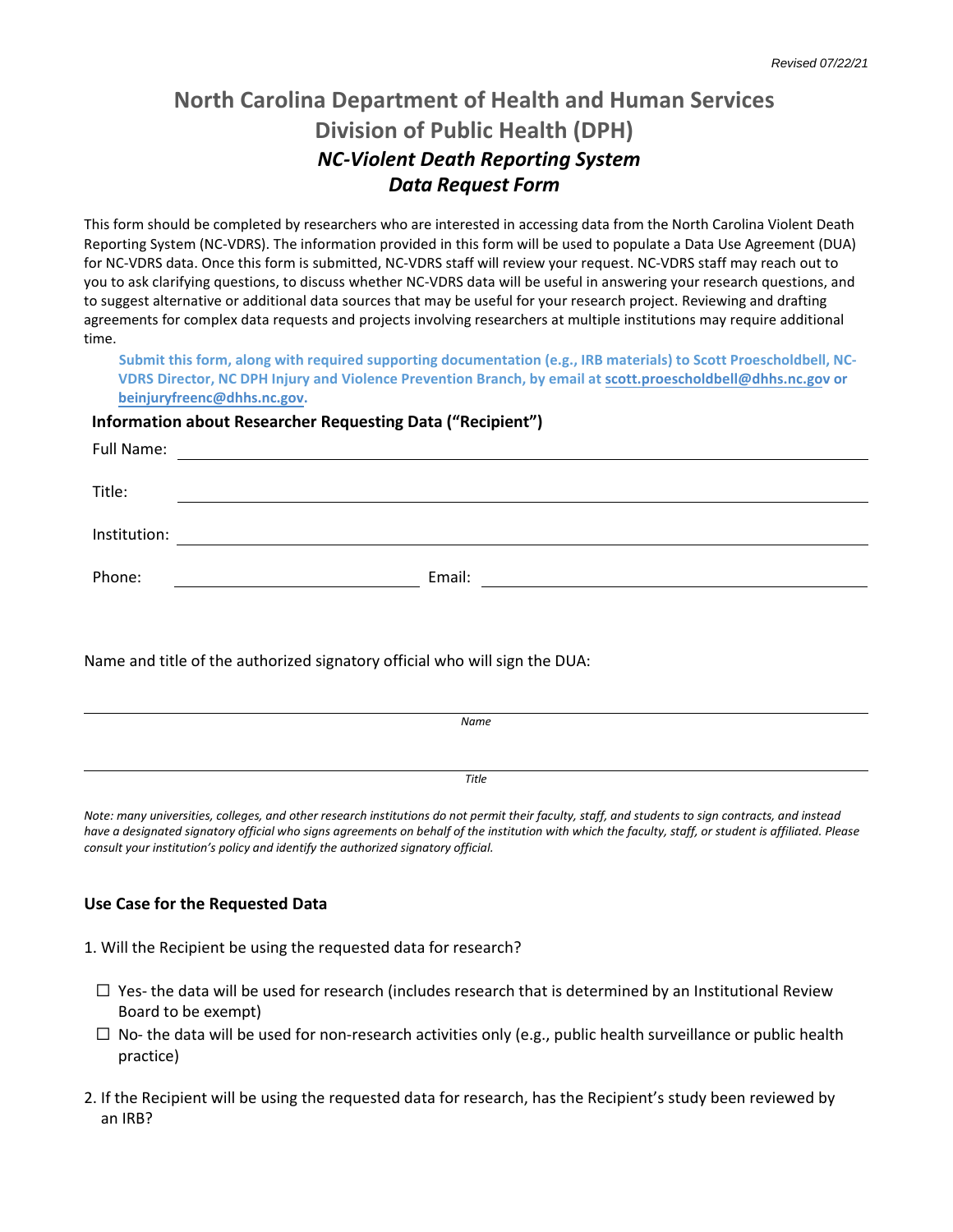- ☐ Yes- an IRB reviewed the study **(please submit a copy of the IRB application and IRB determination letter)**
- $\Box$  No- an IRB has not reviewed the study
- 3. Which of the following types of data is the Recipient requesting? Please see Appendix A: DPH Data Use Agreement Guide for definitions of the terms listed below.
- ☐ Deidentified data set  $\Box$  Limited data set *Note: a data set is limited if it includes county, zip code, dates, etc. Please see Appendix A for more information.*
- $\Box$  Identified data set  *Note: a data set may be identified if it includes street address, etc. Please see Appendix A for more information.*

#### **Description of the Requested Data**

1. Please describe the time period for the requested data (e.g., all data collected between 1/1/2013 and 1/1/2017):

| 2. How often does the Recipient want to receive the data?<br>Note: the frequency with which DPH will provide the requested data set will be determined based on DPH program<br>staff capacity and the availability of resources. |                 |  |  |  |  |  |  |
|----------------------------------------------------------------------------------------------------------------------------------------------------------------------------------------------------------------------------------|-----------------|--|--|--|--|--|--|
| $\Box$ This will be a one-time provision of data                                                                                                                                                                                 | $\Box$ Annually |  |  |  |  |  |  |
| $\Box$ Other                                                                                                                                                                                                                     |                 |  |  |  |  |  |  |
|                                                                                                                                                                                                                                  |                 |  |  |  |  |  |  |

- 3. Has the Recipient consulted with DPH program staff about this data request prior to completing and submitting this Data Request Form?
- ☐ Yes ☐ No
- 4. The NC-VDRS team has developed a "General Use Data File," which contains information that in DPH's experience can be used to answer many different research questions and that omits certain data fields that have high rates of missingness. Is the Recipient requesting the General Use Data File or a tailored data set?
- ☐ General Use Data File ☐ Tailored data set

 If Recipient is requesting a tailored data set, please list every data field that is being requested in the table below or, if requesting a high volume of fields, submit a list of fields as an attachment alongside this form. Please note that tailored data sets may have limitations that should be discussed with NC-VDRS staff and will be created based on DPH staff capacity and the availability of other resources.

| Name of Data Field    | Description/Notes           |
|-----------------------|-----------------------------|
| E.g., name            | First, last, middle initial |
| E.g., specimen source | Capillary/venous            |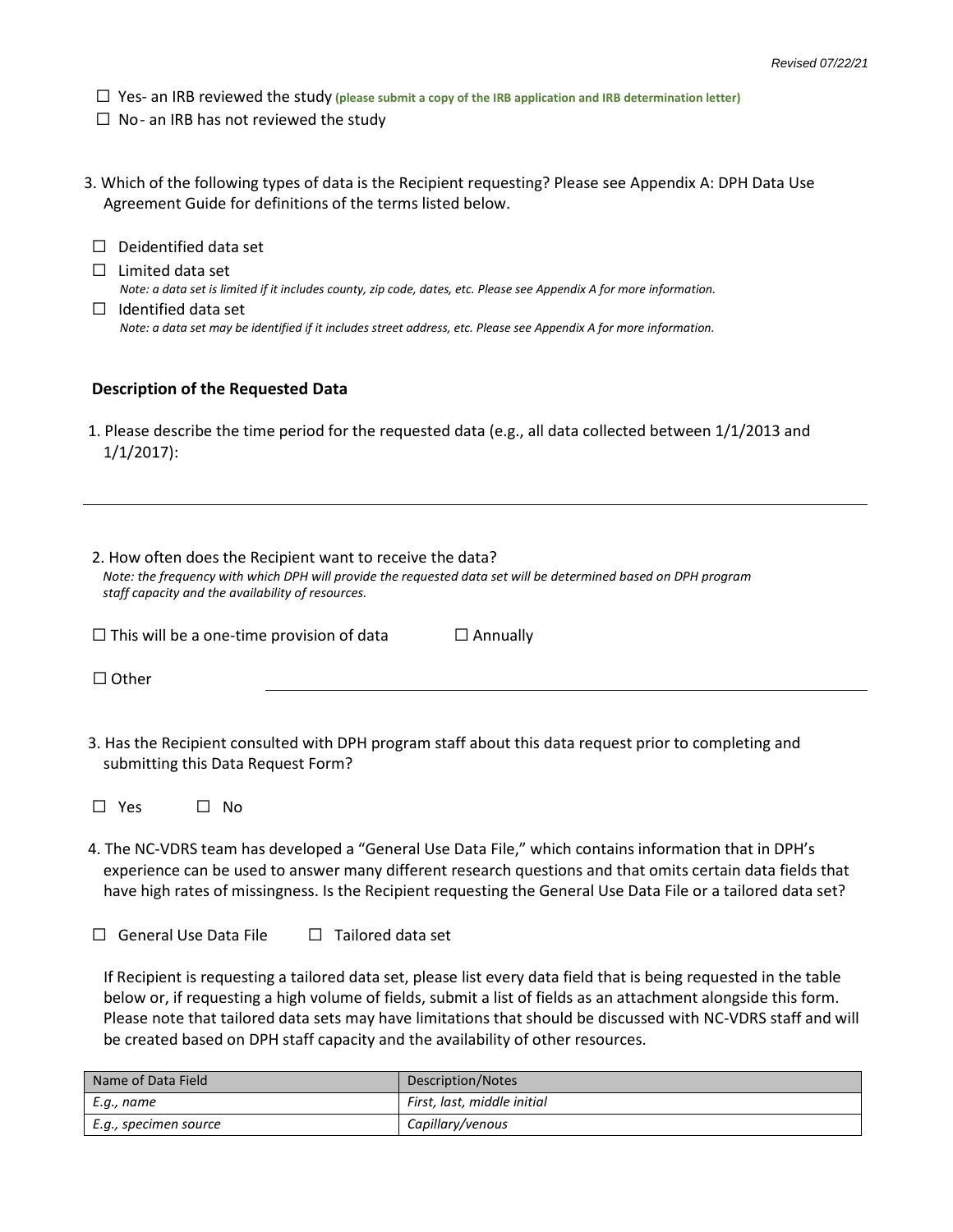| $E.g.,\, sex$ | Male/female |
|---------------|-------------|
|               |             |
|               |             |
|               |             |
|               |             |
|               |             |
|               |             |
|               |             |
|               |             |
|               |             |
|               |             |
|               |             |
|               |             |
|               |             |
|               |             |
|               |             |
|               |             |
|               |             |

- 5. Will the requested data set be linked to other data sets? If yes, please briefly describe the other data set(s), how they will be linked, and how the final linked data set will be used:
- 6. Will the requested data set need to be accessed by any third-party vendors (e.g., a vendor that the Recipient contracts with to maintain the environment in which the data would be hosted)? If yes, please list the vendor's name and explain what agreements, if any, the Recipient has in place with the vendor to ensure the privacy and security of the data:

### **Agreement Information**

1. What is the desired DUA effective date?

2. Is there a funding, publishing, or other deadline related to the desired effective date? If yes, please explain:

3. Please provide a brief description of how the data will be securely stored upon receipt:

4. Please provide a brief description of the project for which the data will be used: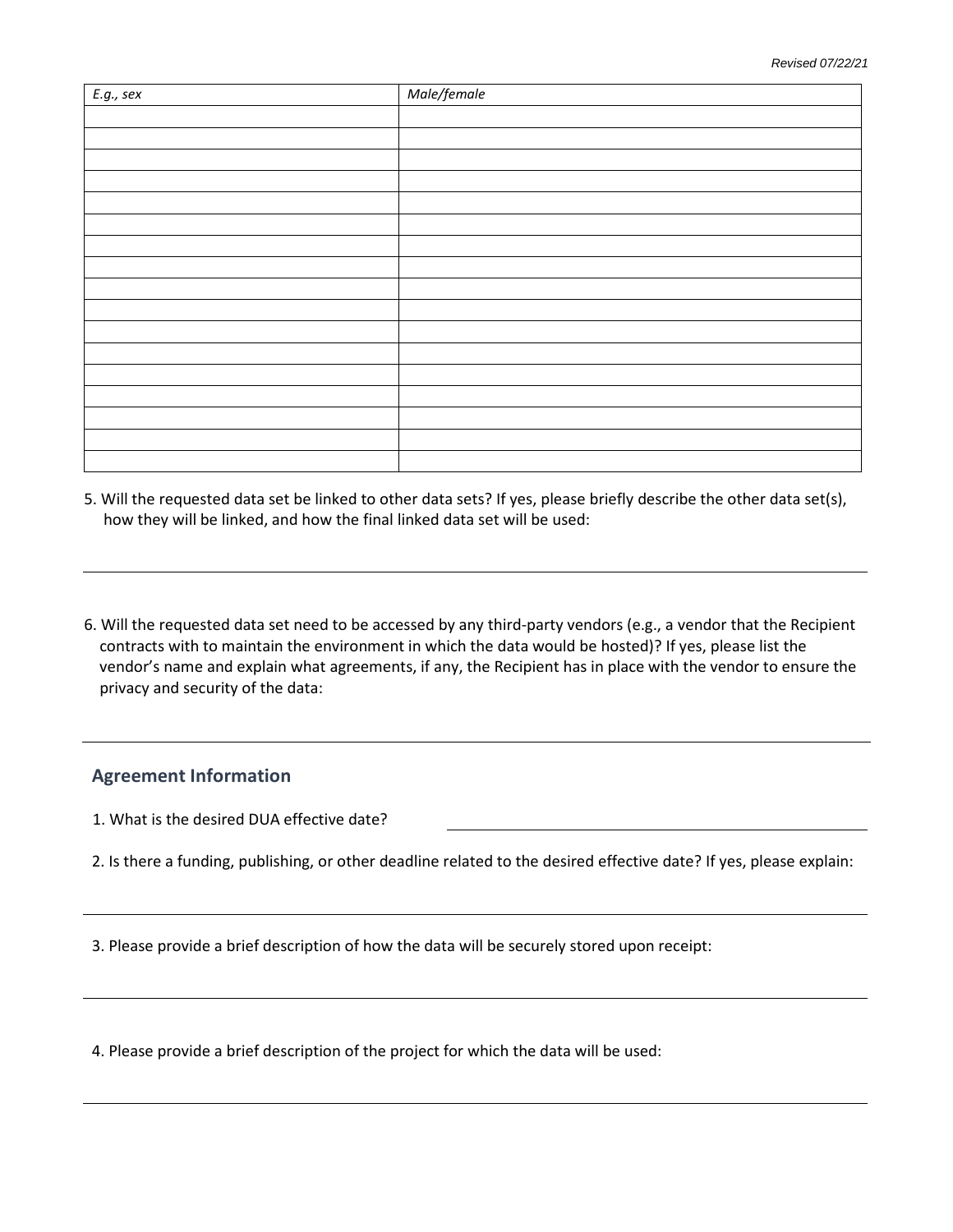5. What is the public health significance (if any) of this project?

6. What will the results of the project be used for?

### 7. Names of principal researcher and co-investigators, and others who will be permitted to access the requested data:

| Name: | Role: |
|-------|-------|
| Name: | Role: |
| Name: | Role: |
| Name: | Role: |
| Name: | Role: |
| Name: | Role: |
| Name: | Role: |
| Name: | Role: |
| Name: | Role: |

8. Are all of the individuals named above employed by the same institution? If no, please explain below. Additional DUAs may be needed for individuals employed at different institutions.

| 9. Expected project completion date:                                |  |
|---------------------------------------------------------------------|--|
| 10. In which format would the Recipient prefer to receive the data? |  |
| $\square$ SAS                                                       |  |
| $\Box$ CSV                                                          |  |
| $\Box$ Other                                                        |  |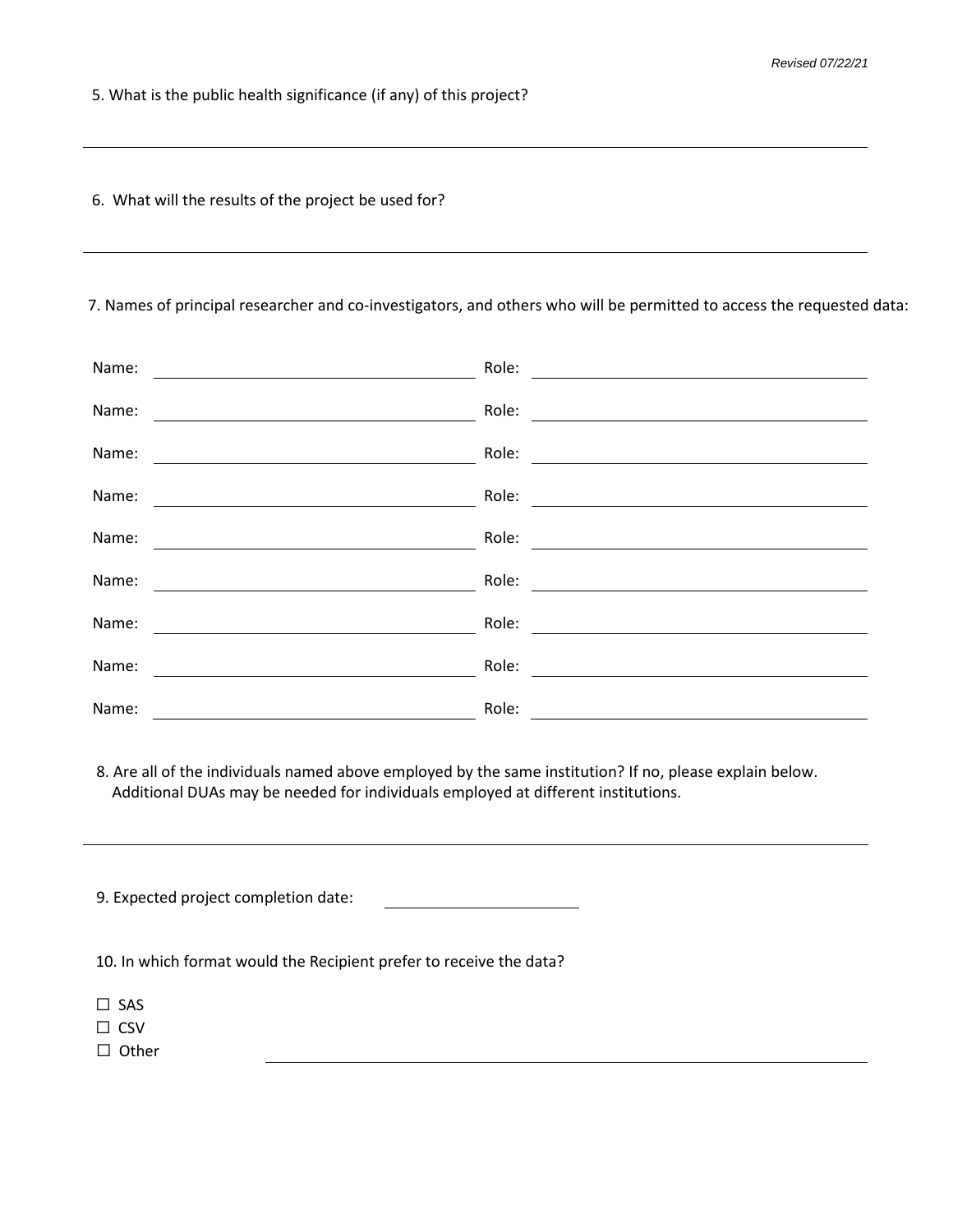#### **Compliance with NC DHHS Privacy and Security Policies and Manuals**

- 1. Please review the security requirements outlined in Appendix B of this Data Request Form. Is the Recipient able to comply with the requirements set forth in Appendix B?
	- $\Box$  Yes- the Recipient is able to comply with the security requirements
	- $\Box$  No- the Recipient is unable to comply with the security requirements

**Submit this form, along with required supporting documentation (e.g., IRB materials) to Scott Proescholdbell, NC-VDRS Director, NC DPH Injury and Violence Prevention Branch, by email at [scott.proescholdbell@dhhs.nc.gov](mailto:scott.proescholdbell@dhhs.nc.gov)**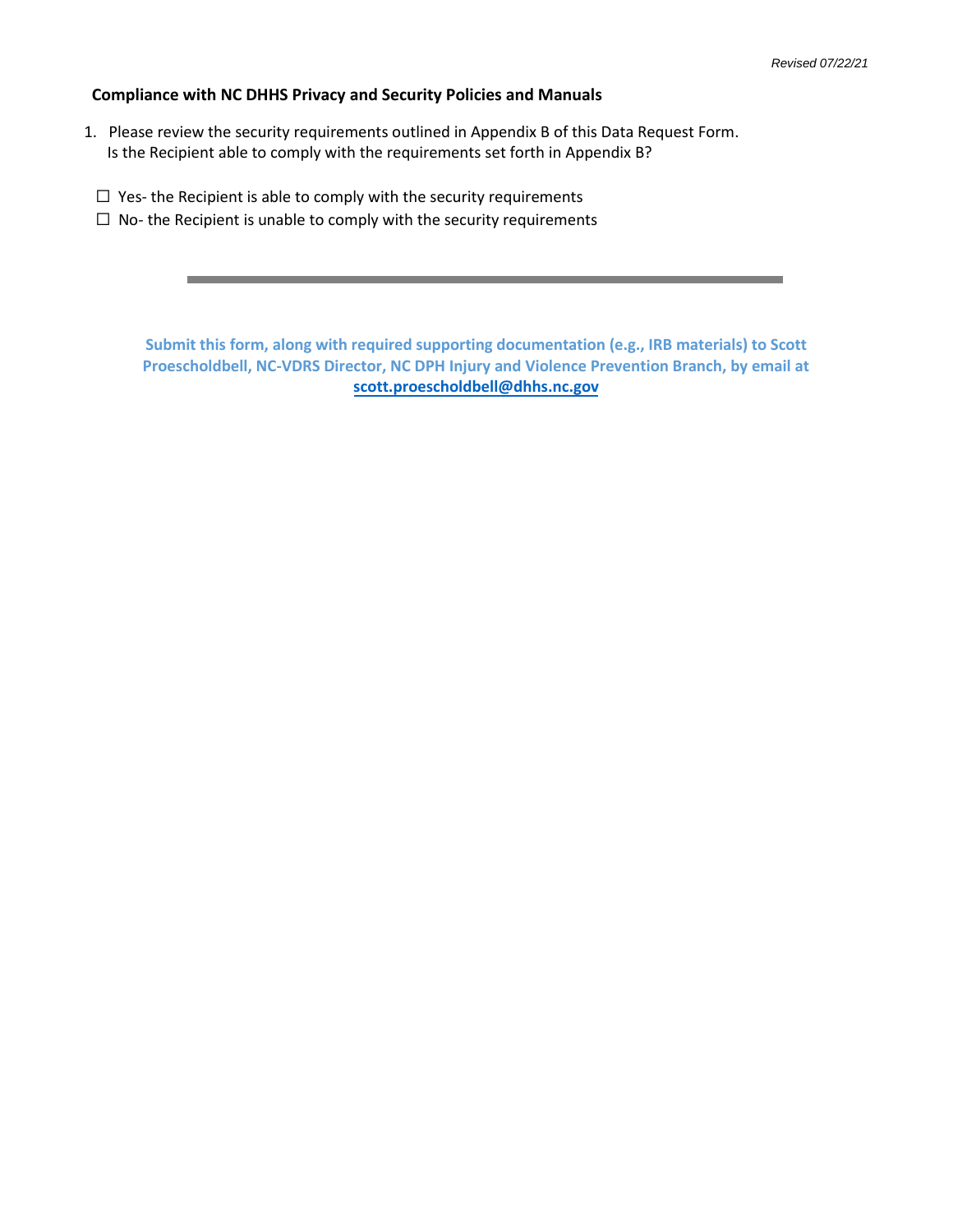## Appendix A: DPH Data Use Agreement Guide

### **Data set types: Deidentified v. Limited v. Identified**

The following definitions of a deidentified, limited, and identified data set are included for the purpose of assisting the Recipient in accurately completing the Data Request Form and do not reflect actual data fields that may be collected and retained in NC-VDRS.

### Deidentified data set

A data set is deidentified when it meets the standard set forth under 45 CFR §164.514(b). Specifically, a data set is deidentified when the following identifiers of the individual or the individual's relatives, employers, or household members are removed from the data set:

- 1. Names
- 2. All geographic subdivisions smaller than a state, including: street address, city, county, precinct, ZIP code, and their equivalent geocodes, except for the initial three digits of the ZIP code if, according to the current publicly available data from the Bureau of the Census:
	- a. The geographic unit formed by combining all ZIP codes with the same three initial digits contains more than 20,000 people; and
	- b. The initial three digits of a ZIP code for all such geographic units containing 20,000 or fewer people is changed to 000
- 3. All elements of dates (except year) for dates that are directly related to an individual, including birth date, admission date, discharge date, death date, and all ages over 89 and all elements of dates (including year) indicative of such age, except that such ages and elements may be aggregated into a single category of age 90 or older
- 4. Telephone numbers
- 5. Fax numbers
- 6. Email addresses
- 7. Social security numbers
- 8. Medical record numbers
- 9. Health plan beneficiary numbers
- 10. Account numbers
- 11. Certificate/license numbers
- 12. Vehicle identifiers and series numbers, including license plate numbers
- 13. Device identifiers and serial numbers
- 14. Web Universal Resource Locators (URLs)
- 15. Internet Protocol (IP) address numbers
- 16. Biometric identifiers, including finger and voice prints
- 17. Full face photographic images and any comparable images
- 18. Any other unique identifying number, characteristic, or code

If a data set contains any of the 18 identifiers described above then the data set is not deidentified and may be considered a limited data set or an identified data set.

### Limited data set

A limited data set ("LDS") is defined at 45 CFR §164.514(e) and excludes most, but not all, of the 18 identifiers that must be excluded in a deidentified data set.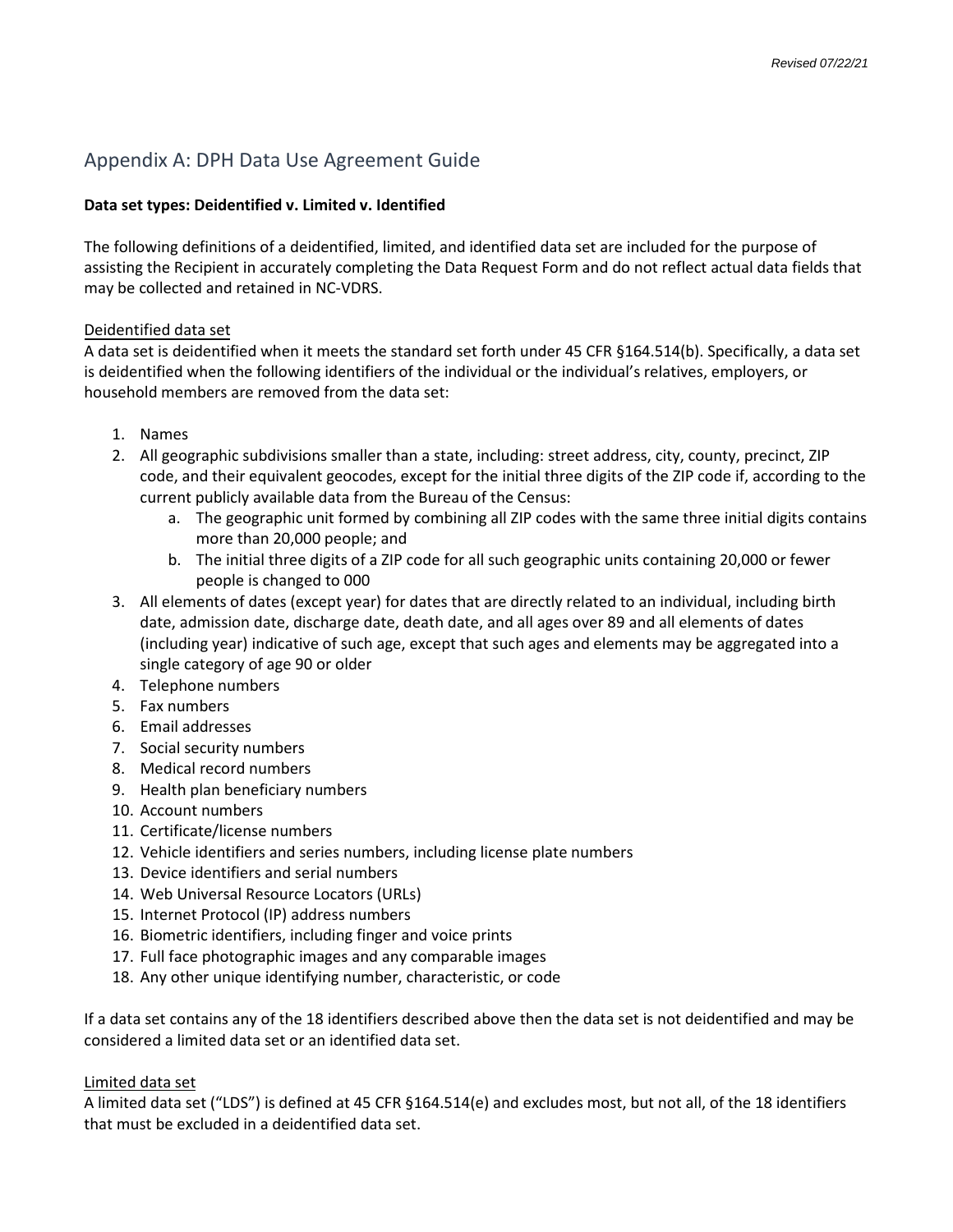A limited data set does not include the following information pertaining to an individual or the individual's relatives, employers, or household members:

- 1. Names
- 2. Street addresses
- 3. Telephone numbers
- 4. Fax numbers
- 5. Email addresses
- 6. Social security numbers
- 7. Medical record numbers
- 8. Health plan beneficiary numbers
- 9. Account numbers
- 10. Certificate and license numbers
- 11. Vehicle identifiers and serial numbers, including license plate numbers
- 12. Device identifiers and serial numbers
- 13. Web Universal Resource Locators (URLs)
- 14. Internet Protocol (IP) addresses
- 15. Biometric identifiers, including finger and voice prints
- 16. Full face photographic images and any comparable images

A limited data set does include the following information: some geographic information (such as town/city, state, and zip code- but not street addresses), dates (such as birth date, date of death, admission date, discharge date), and age (as described in years, months, days, or hours).

#### Identified data set

An identified data set is not defined under HIPAA, but is any data set that includes information beyond what is permitted to be included in either a limited data set or a deidentified data set. For example, any data set that includes names, telephone numbers, or street addresses would be considered an identified data set.

### **Questions?**

If you have questions about the types of data sets described here or other questions about terms used in this Data Request Form, please contact Scott Proescholdbell, NC-VDRS Director, NC DPH Injury and Violence Prevention Branch.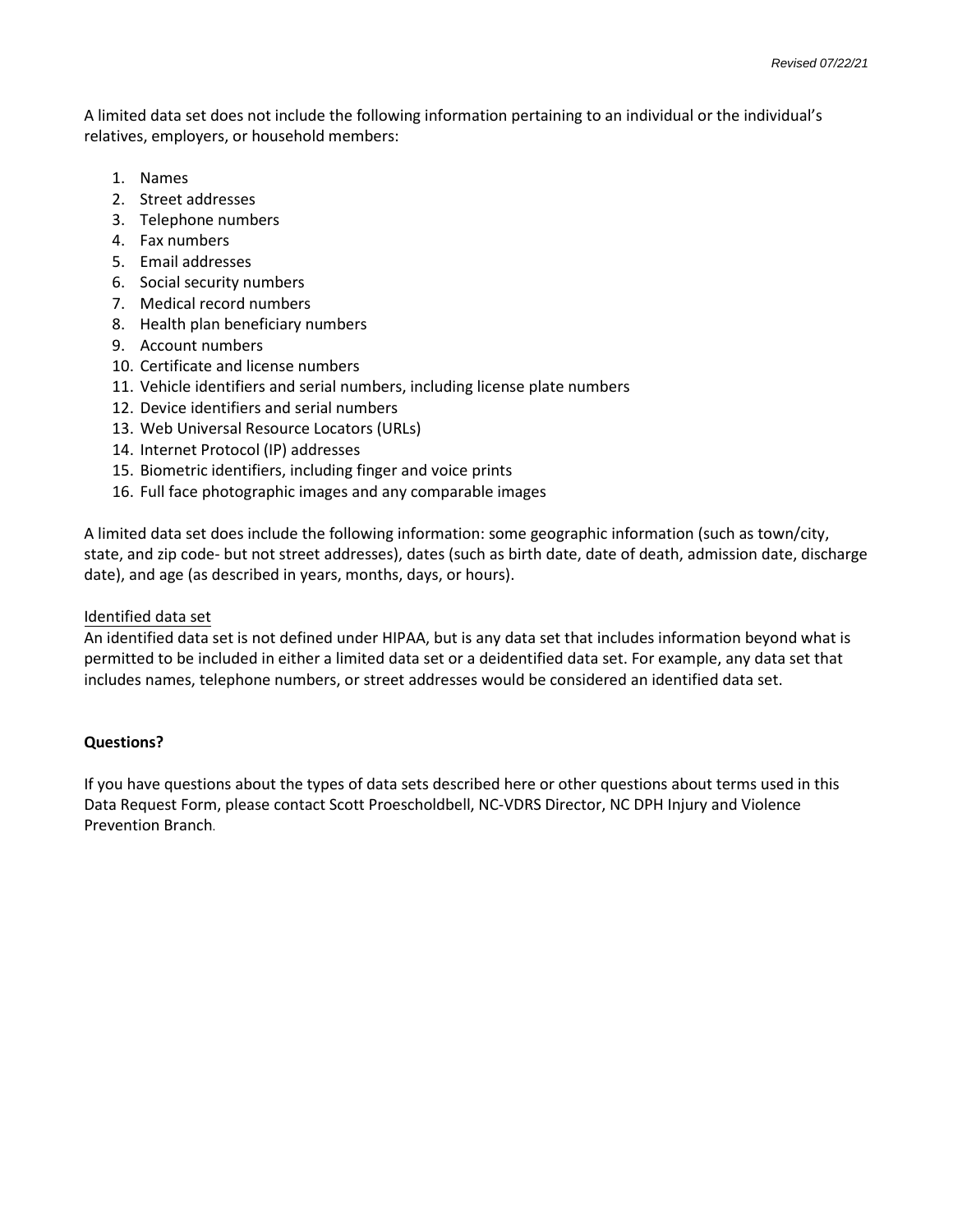### Appendix B: Security Requirements

#### **Compliance with Applicable Laws**

The Recipient shall comply with all applicable laws, ordinances, codes, rules, regulations, licensing requirements, electronic storage standards concerning privacy, data protection, confidentiality, and security including those of federal, state, and local agencies having jurisdiction where business services are provided for accessing, receiving, or processing all confidential information.

### **State of North Carolina and Department of Health and Human Services Privacy and Security Requirements**

The Recipient shall implement internal data security measures, firewalls, and other security methods utilizing appropriate hardware and software necessary to monitor, maintain, and ensure data integrity in accordance with all applicable federal regulations, state regulations, DHHS privacy and security polices, and local laws. The Recipient will maintain all security safeguards throughout the term of this DUA. In addition, the Recipient agrees to maintain compliance with the following:

NC DHHS Privacy Manual and Security Manual, both located online at: <https://policies.ncdhhs.gov/departmental/policies-manuals/section-viii-privacy-and-security>

NC Statewide Information Security Manual, located online at: [https://it.nc.gov/statewide-information-security](https://it.nc.gov/statewide-information-security-policies)[policies](https://it.nc.gov/statewide-information-security-policies)

#### **Health Insurance Portability and Accountability Act (HIPAA)**

If DPH determines that some or all the activities within the scope of this DUA are subject to the Health Insurance Portability and Accountability Act of 1996, P.L. 104-191, as amended (HIPAA), or its implementing regulations, the Recipient agrees to comply with all HIPAA requirements and will execute such agreements and practices as DPH may require ensuring compliance.

#### **Confidentiality**

Confidentiality: The Recipient shall protect the confidentiality of all information, data, instruments, documents, studies, or reports given to the Recipient under this DUA in accordance with the standards of the DHHS privacy and security policies, applicable local laws, state regulations, and federal regulations including: the Privacy Rule at 45 C.F.R. Parts 160 and 164, subparts A and E , Security Standards at 45 C.F.R. Parts 160, 162 and 164, subparts A and C ("the Security Rule"), and the applicable provisions of the Health Information Technology for Economic and Clinical Health Act (HITECH). The Recipient shall not disclose or make information available to any individual or organization without the prior written consent of DPH except as permitted by this DUA for performing its obligations. The Recipient acknowledges that in receiving, storing, and processing confidential information, it will implement necessary privacy and security measures to safeguard all information.

Encryption and Transmission: The Recipient will implement strong encryption algorithm that meets industry encryption standard criteria as defined by the National Institute of Standards and Technology (NIST) and HIPAA Security Standards to encrypt all confidential information including protected health information (PHI) and personally identifiable information (PII) while in transit to ensure data confidentiality and security.